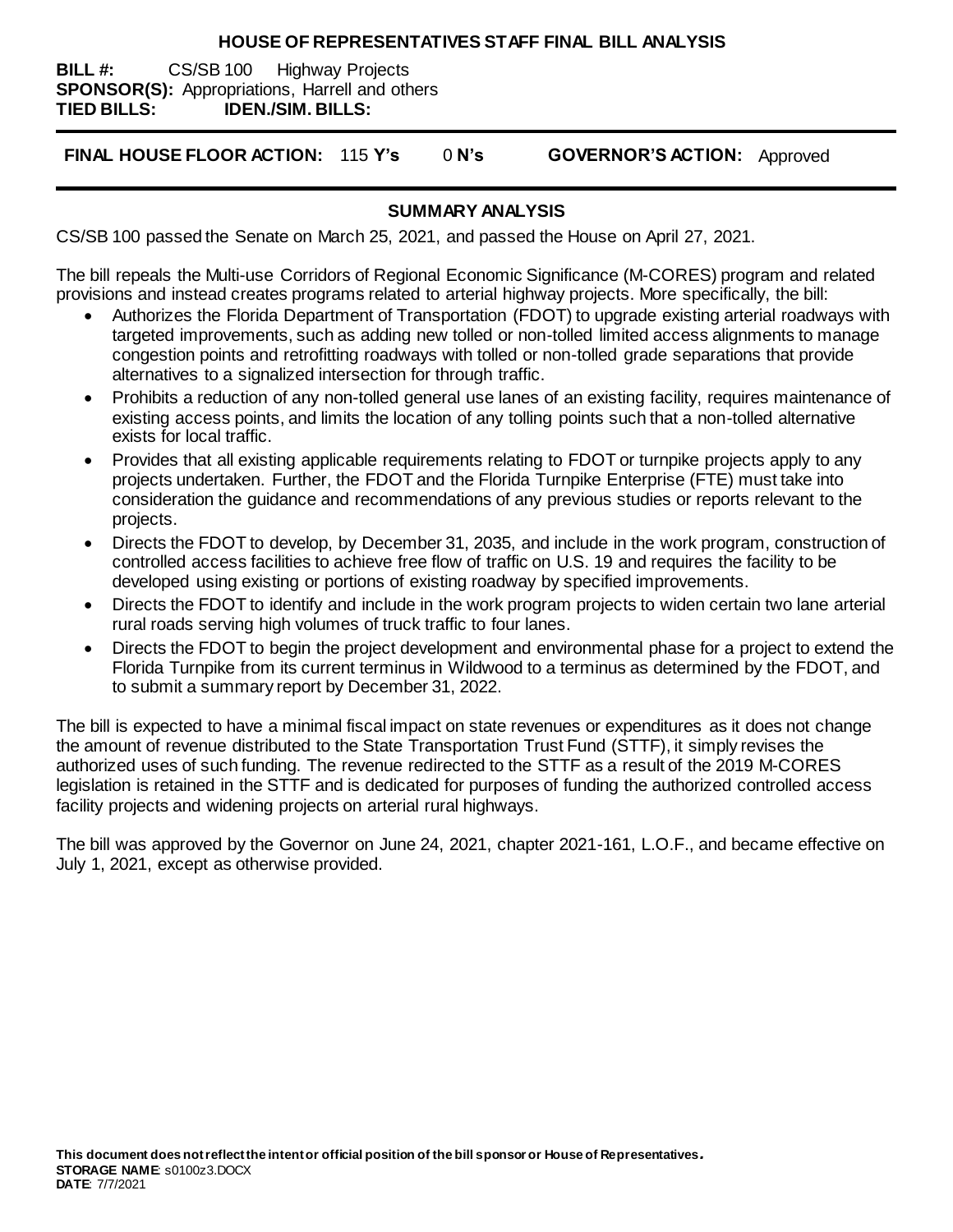## **I. SUBSTANTIVE INFORMATION**

### A. EFFECT OF CHANGES:

### **Background**

The Florida Department of Transporation (FDOT) is generally charged with providing "a safe transportation system that ensures the mobility of people and goods, enhances economic prosperity, and preserves the quality of our environment and communities."<sup>1</sup> Funds in the STTF<sup>2</sup> support the projects contained in the FDOT's work program, developed pursuant to section 339.135, Florida Statutes. Current law identifies specific funding from the STTF for certain transportation systems and projects, as well as specific funding programs aimed at transportation projects in rural communities.

### **The Florida Strategic Intermodal System**

The Strategic Intermodal System  $(SIS)^3$  is composed of transportation facilities and services of statewide and interregional significance. The FDOT describes the SIS as representing "an effort to link Florida's transportation policies and investments to the state's economic development strategy."<sup>4</sup> The SIS consists of all major limited access federal and state highways, ports, major rail facilities, intermodal facilities, and other corridors that serve a statewide or interregional purpose.<sup>5</sup>

Section 339.65, Florida Statutes, requires the FDOT to plan and develop SIS highway corridors, to include limited<sup>6</sup> and controlled access<sup>7</sup> facilities allowing for high-speed and high-volume traffic movements. Limited access facilities are highways that do not allow easement of access for adjacent property owners in order to allow uninterrupted through traffic. A controlled access facility does allow some easement of access but it is highly regulated. SIS corridors may also include arterial highways,  $8$ which include any road providing service that is relatively continuous and of relatively high traffic volume, long average trip length, high operating speed, and high mobility importance.

### **Florida's Turnpike System**

The Florida Turnpike Enterprise (FTE) within the FDOT is empowered to plan, construct, maintain, repair, and operate the Florida Turnpike System. The FTE's powers are in addition to those of the FDOT.<sup>9</sup> The FTE is a single budget entity that develops its own budget, which is submitted to the Legislature along with the department.<sup>10</sup> For the 2020-2021 fiscal year, the FTE's total budget is \$1,298,303,602.<sup>11</sup>

A proposed project may not be added to the turnpike system unless the project is determined to be economically feasible, a statement of environmental feasibility is completed for the project, and the project is determined to be consistent with approved local comprehensive plans of the local governments in which the project is located, to the maximum extent feasible.<sup>12, 13</sup>

<sup>1</sup> FDOT, *About FDOT*, available at<https://www.fdot.gov/agencyresources/aboutfdot.shtm> (last visited March 8, 2021). <sup>2</sup> The trust fund is established in s. 206.46, F.S.

<sup>3</sup> Section 339.61, F.S.

<sup>4</sup> FDOT, *Work Program Instructions FY 21/22-25/26*, September 18, 2020, at p. 378, available at

<https://fdotewp1.dot.state.fl.us/fmsupportapps/Documents/development/WorkProgramInstructions.pdf> (last visited March 8, 2021).

<sup>5</sup> Section 339.62, F.S.

<sup>6</sup> Section 334.03(12), F.S.

<sup>7</sup> Section 334.03(7), F.S.

<sup>8</sup> Section 334.03(1), F.S.

<sup>9</sup> Section 338.2216(1)(a), F.S.

<sup>10</sup> Section 338.2216(3)(a), F.S.

<sup>&</sup>lt;sup>11</sup> Chapter 2020-111, s. 6, Specific Appropriations  $1987 - 2011$ , Laws of Fla.

<sup>12</sup> For a map of the system, *see* Florida's Turnpike System Maps available a[t https://floridasturnpike.com/system-maps/](https://floridasturnpike.com/system-maps/) (last visited March 8, 2021).

<sup>13</sup> Section 338.223(1)(a), F.S.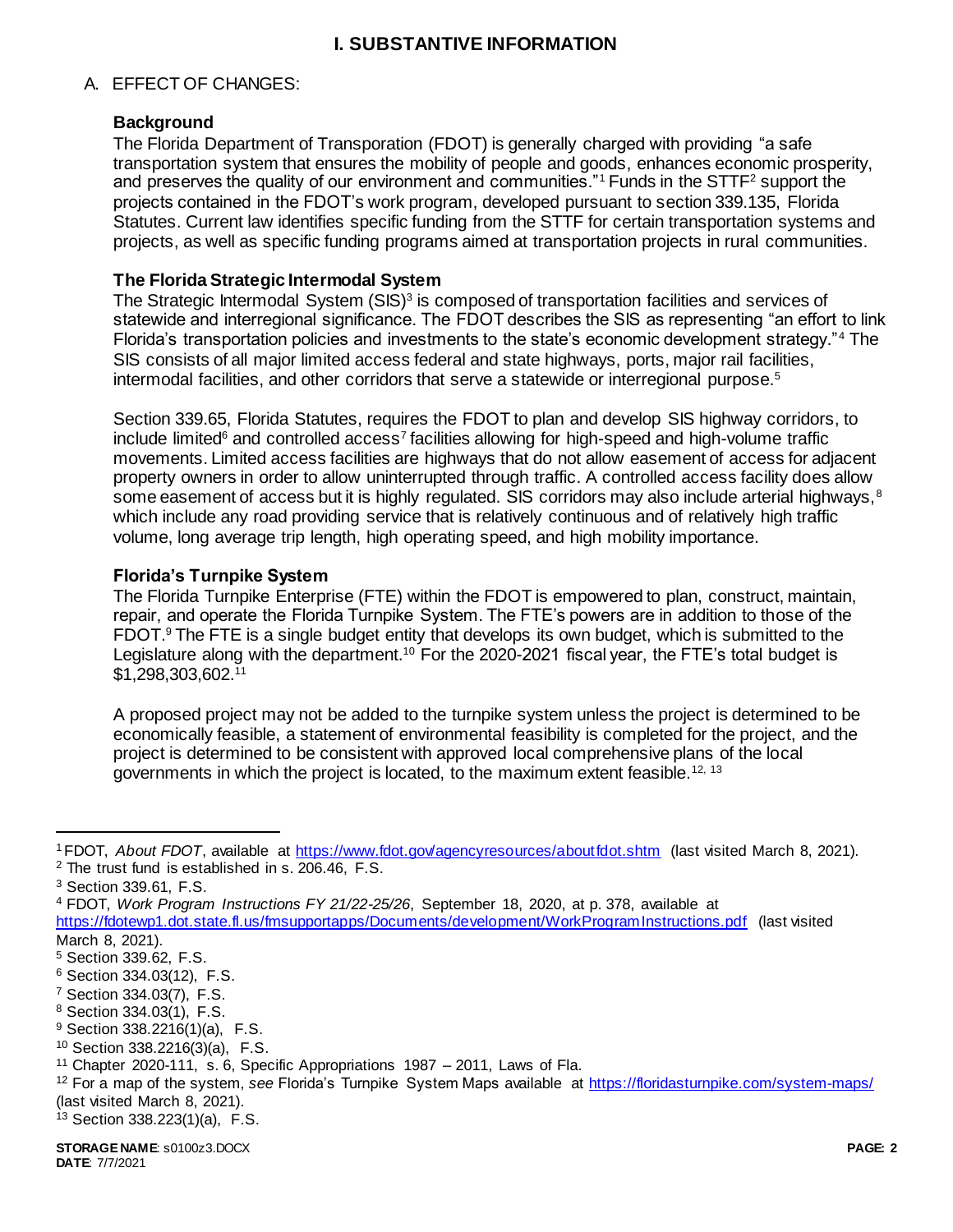"Economically feasible" for a proposed turnpike project means that, as determined by the FDOT before issuance of revenue bonds for the project, the estimated net revenues of the project will be sufficient to pay at least 50 percent of the annual debt service on the bonds by the end of the 12<sup>th</sup> year of operation and to pay at least 100 percent of the debt service on the bonds by the end of the  $30<sup>th</sup>$  year of operation. Up to 50 percent of the adopted work program costs of the project may be funded from turnpike revenues.<sup>14</sup> The required statement of environmental feasibility is a statement by the Department of Environmental Protection of the project's significant environmental impacts.<sup>15</sup>

Legislative approval of the FDOT's tentative work program containing the turnpike project constitutes approval to issue bonds for such project as required by the Florida Constitution.<sup>16</sup> Section 338.227, Florida Statutes, authorizes the Division of Bond Finance to issue turnpike revenue bonds as provided in the State Bond Act to pay all or any part of the cost of legislatively approved turnpike projects. However, no more than \$10 billion of bonds may be outstanding to fund approved turnpike projects.<sup>17</sup> As of June 30, 2020, the FTE had \$2.8 billion of outstanding bonds related to financing the construction of expansion projects and system improvements.<sup>18</sup>

The principal and interest on such bonds is payable solely from revenues pledged for their payment. All revenues or bond proceeds are restricted to paying the cost of turnpike projects and improvements and for the administration, operation, maintenance, and financing of the turnpike system. No revenues or bond proceeds from the turnpike system may be spent for the operation, maintenance, construction, or financing of any project that is not part of the turnpike system.<sup>19</sup>

The FDOT may use turnpike revenues, STTF moneys allocated for turnpike projects as a component of the SIS, federal funds, and bond proceeds in developing a financial plan for funding turnpike projects<sup>20</sup> and may use federal and state funds to pay the cost of the operation, maintenance, and capital costs of turnpike projects.<sup>21</sup>

## **Other Available Funding Mechanisms**

In addition to issuance of turnpike revenue bonds for turnpike projects, funding mechanisms currently available to the FDOT for transportation-related projects also include, but are not limited to:

- Right-of-way acquisition or bridge construction bonds: These bonds may be issued to finance or refinance the cost of acquiring real property or related rights for state roads or to finance or refinance the cost of state bridge construction. The bonds are payable primarily from motor and diesel fuel taxes and are secured by the full faith and credit of the state. After debt service and other obligations, the proceeds are deposited into the STTF.<sup>22</sup>
- The FDOT Financing Corporation: Headed by a board of directors, the nonprofit corporation finances or refinances transportation projects on behalf of the FDOT. The FDOT may enter into service contracts with the corporation in connection with projects approved in the FDOT's work program. The indebtedness does not constitute a debt or obligation of the state or a pledge of the full faith and credit or taxing power of the state. Payment of obligations by the FDOT to the

<sup>14</sup> Sections 338.223(1)(a) and 338.221(8)(a), F.S.

<sup>15</sup> Section 338.221(10), F.S. The FDOT may authorize engineering, traffic, environmental, and other expert studies of the location, costs, economic feasibility, and practicality of proposed projects but may not request legislative approval of such project until the design phase is at least 30 percent complete. Section 338.223(1)(a), F.S. <sup>16</sup> Section 338.2275, F.S.

 $17$  *Id.* 

<sup>18</sup> Florida's Turnpike System, *2020 Comprehensive Annual Financial Report, Fiscal Years Ended June 30, 2020 and 2019*, at p. 37, available at [https://floridasturnpike.com/wp-content/uploads/2021/01/2020-CAFR-Final\\_low-resolution-for](https://floridasturnpike.com/wp-content/uploads/2021/01/2020-CAFR-Final_low-resolution-for-web_1-29_Final.pdf)web 1-29 Final.pdf (last visited March 8, 2021).

<sup>19</sup> Section 338.227, F.S.

<sup>20</sup> Section 338.2275(2), F.S.

<sup>21</sup> Section 338.223(4), F.S.

<sup>22</sup> Section 215.605, F.S.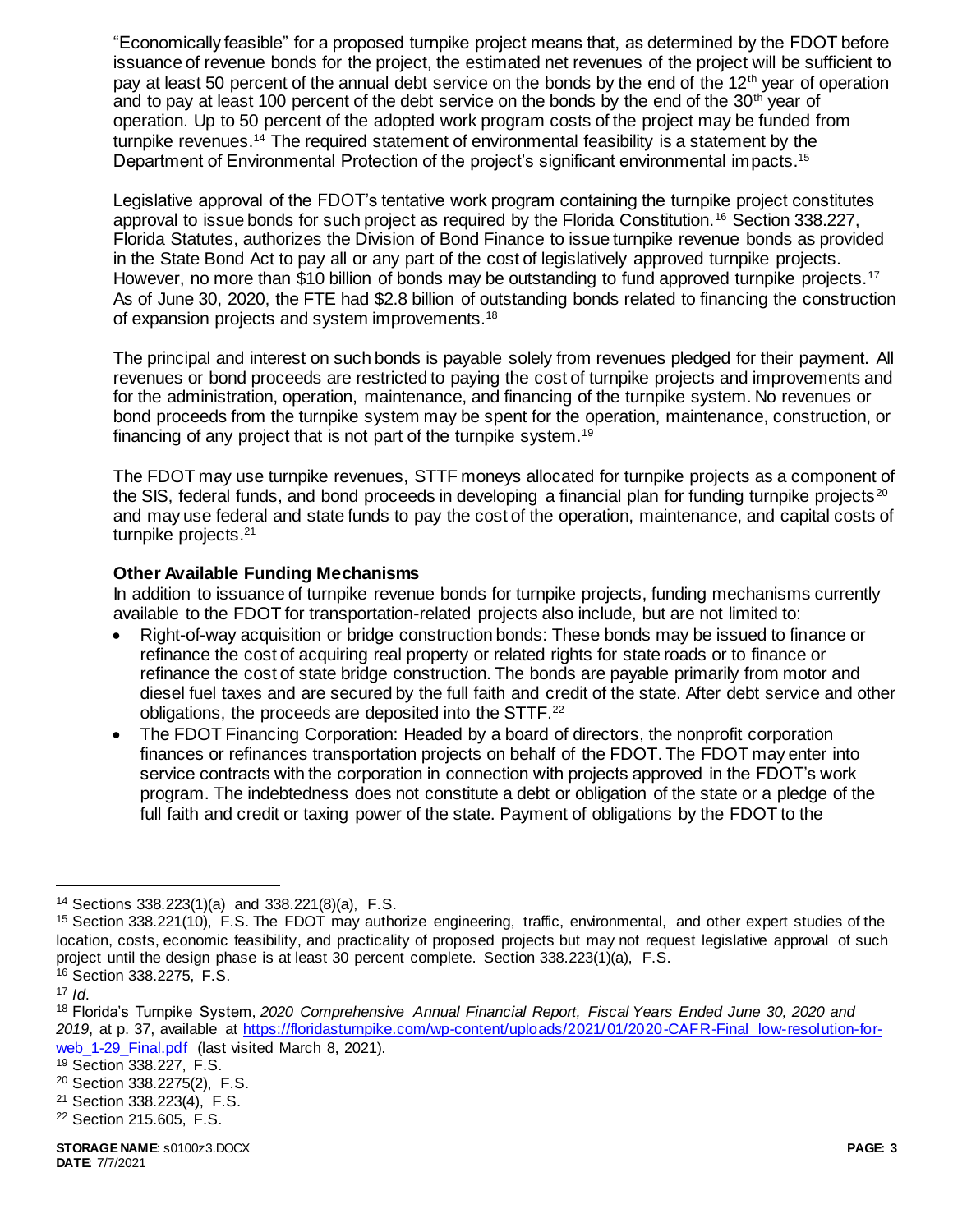corporation are payable solely from amounts available in the STTF, subject to annual appropriation.<sup>23</sup>

 Public-private transportation facilities: The FDOT is authorized to receive or solicit proposals and, with legislative approval of projects in the FDOT's work program, enter into agreements with private entities for the building, operation, ownership, or financing of transportation facilities. Under specified conditions, the FDOT may advance projects in the 10-year Strategic Intermodal Plan developed for the SIS that are programmed in the adopted 5-year work program or that increase transportation capacity and are greater than \$500 million. Advanced projects use funds provided by public-private partnerships or private entities, which are reimbursed by FDOT for the project as programmed in the work program.<sup>24</sup>

### **Rural Transportation Programs**

### *Small County Road Assistance Program (SCRAP)*

The FDOT administers the SCRAP to assist small county governments in resurfacing or reconstructing county roads that were part of the county road system on June 10, 1995.<sup>25</sup> Counties eligible to compete for funding based on population include those with a population of 75,000 or less according to the 1990 federal census.<sup>26</sup> Capacity improvements on county roads are not eligible for SCRAP funding, except where the FDOT determines that widening existing lanes as part of a resurfacing or reconstruction project is necessary to address safety concerns. Available funds are allocated to the FDOT districts based on the number of counties eligible for funding under the criteria in section 339.2816, Florida Statutes.

In Fiscal Year 2019-2020, the Legislature appropriated approximately \$39.3 million<sup>27</sup> to fund the program and, in 2020-2021, included in the budget approximately \$47.6 million<sup>28</sup> to fund the program. These amounts *include* \$10 million in funding redirected under the M-CORES law, as discussed below.

#### *Small County Outreach Program (SCOP)*

The SCOP program within the FDOT assists small counties in repairing or rehabilitating county bridges, paving unpaved roads, addressing road-related drainage improvements, resurfacing or reconstructing county roads, or constructing capacity or safety improvements to county roads. Small counties eligible to compete for project funding include those with a population of 200,000 or less as determined by the most recent official estimate of the Office of Economic and Demographic Research.<sup>29</sup> Like the SCRAP program, available funds are allocated to the FDOT districts based on the number of counties eligible for funding under the criteria in section 339.2818, Florida Statutes.

The FDOT is required to fund 75 percent of the cost of projects on county roads selected for funding under the program<sup>30</sup> and the county must provide 25 percent of such costs. Rural counties qualifying under the Rural Economic Development Initiative<sup>31</sup> may apply for a waiver or reduction of the required 25 percent local match.<sup>32</sup> Subject to specific appropriation, municipalities within a rural area of

<sup>&</sup>lt;sup>23</sup> Section 339.0809, F.S. The board of directors consists of the director of the Office of Policy and Budget within the Executive Office of the Governor, the director of the Division of Bond Finance, and the FDOT secretary. <sup>24</sup> Section 334.30, F.S.

<sup>25</sup> Section 339.2816, F.S.

<sup>26</sup> *Supra* note 4 at p. 342.

<sup>&</sup>lt;sup>27</sup> Chapter 2019-115, s. 5, Specific Appropriation 1974, Laws of Fla., and Budget Amendment W0021 Fiscal Year 2019-20.

<sup>28</sup> Chapter 2020-111, s. 5, Specific Appropriation 1943, Laws of Fla.

<sup>29</sup> Section 339.2818, F.S.

<sup>30</sup> Section 339.2818(4)(a), F.S.

<sup>31</sup> *See* s. 288.0656, F.S., for a full description of the Rural Economic Development Initiative. Subsection (7) of that section authorizes waiver of criteria, requirements, or similar provisions of any economic development incentive, including but not limited to waivers of matching funds for transportation projects in the SCOP.

<sup>32</sup> *Supra* note 4 at p. 334.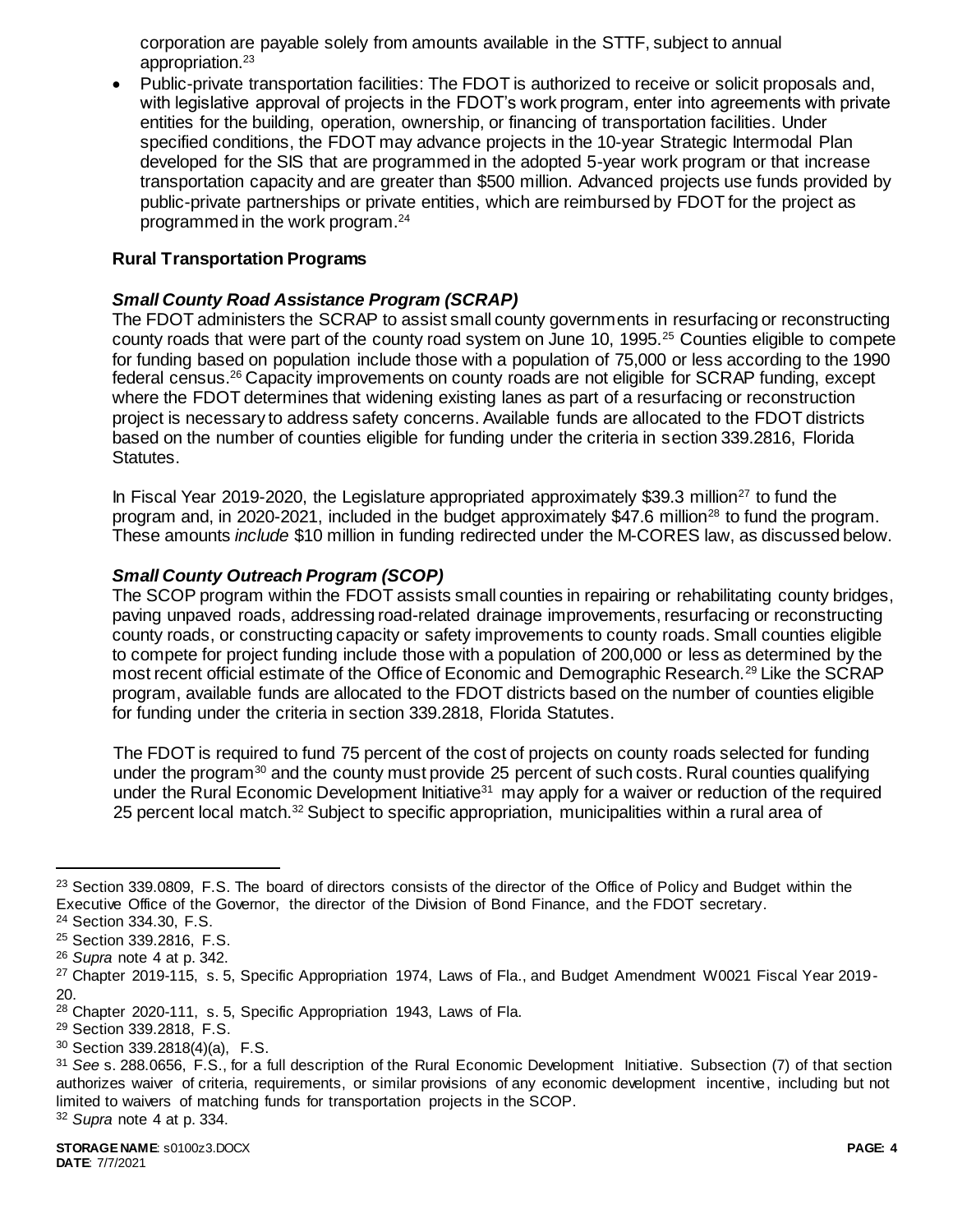opportunity (RAO) may also compete for funding at up to 100 percent of project costs, excluding capacity improvement projects.<sup>33</sup>

In Fiscal Year 2019-2020, the Legislature appropriated approximately \$81.3 million<sup>34</sup> to fund the program, \$9 million of which was specifically appropriated to fund projects in municipalities within RAOs and, in 2020-2021, included in the budget approximately \$96 million<sup>35</sup> to fund the program, \$9 million of which was specifically appropriated for competing municipalities in RAOs. These amounts *include* \$10 million in funding redirected under the M-CORES law, discussed below.

## **Multi-use Corridors of Regional Economic Significance Program (M-CORES)**

The 2019 Legislature established the M-CORES Program within the FDOT.<sup>36</sup> The program was designed to advance construction of regional corridors accommodating multiple modes of transportation and multiple types of infrastructure to revitalize rural communities, encourage job creation in those communities, and provide regional connectivity while leveraging technology, enhancing quality of life and public safety, and protecting the environment and natural resources. The goals of the program include "non-traditional" approaches to transportation, such as providing within the three corridors infrastructure to facilitate expansion of broadband, water, and sewer connectivity in rural areas. Construction of the projects must begin no later than December 31, 2022, and be open to traffic no later than December 31, 2030.

The Legislature identified three corridors comprising the program<sup>37</sup> and directed the FDOT to convene a task force for each corridor comprised of representatives from state agencies and other stakeholders to evaluate and coordinate corridor analysis, environmental and land use impacts, and other pertinent impacts of the corridors.

# *M-CORES Task Force Reports*

After numerous meetings of the required task forces beginning in August of 2019 (some virtual due to COVID-19), community open houses, webinars, as well as opportunities for public comment, the task forces issued their final reports in November of 2020.<sup>38</sup>

Key findings and recommendations of the task forces include:

- Among the responsibilities assigned to the task forces was a charge to evaluate the need for and the impacts of each corridor. Each task force identified an inability to complete this charge, "due to the early stage of planning for [each] corridor and the limited data and analysis on potential needs and impacts available at this time," and directed the FDOT to establish at least a preliminary determination of transportation need and initial financial feasibility before proceeding with the project development and environment (PD&E) phase.
- The task forces did develop high-level needs that require further evaluation by FDOT and projectlevel needs will be evaluated consistent with the task force recommendations. Each task force *expressed a preference, if specific needs are identified, for improvement or expansion of existing major highway corridors* and acknowledged the process for FDOT to consider a "no build" alternative in future project development activities until a final recommendation about each specific project is made.
- Each task force also recommended guiding principles, instructions and an action plan, based on the data and analysis provided, as a "set of directions to FDOT and other partners for future planning,

<sup>33</sup> Section 339.2818(7), F.S.

<sup>34</sup> Chapter 2019-115, s. 5, Specific Appropriation 1975, Laws of Fla., and Budget Amendment W0021 Fiscal Year 2019-20.

<sup>35</sup> Chapter 2020-111, s. 5, Specific Appropriation 1944, Laws of Fla.

<sup>36</sup> Chapter 2019-43, Laws of Fla., creating s. 338.2278, F.S.

<sup>37</sup> The Southwest-Central Florida Connector, extending from Collier County to Polk County; the Suncoast Connector, extending from Citrus County to Jefferson County; and the Northern Turnpike Connector, extending from the northern terminus of the Florida Turnpike northwest to the Suncoast Parkway. Section 338.2278(2), F.S.

<sup>38</sup> *See* FDOT, *Final Task Force Reports*, for all three task force reports, available at<https://floridamcores.com/> (last visited March 8, 2021.)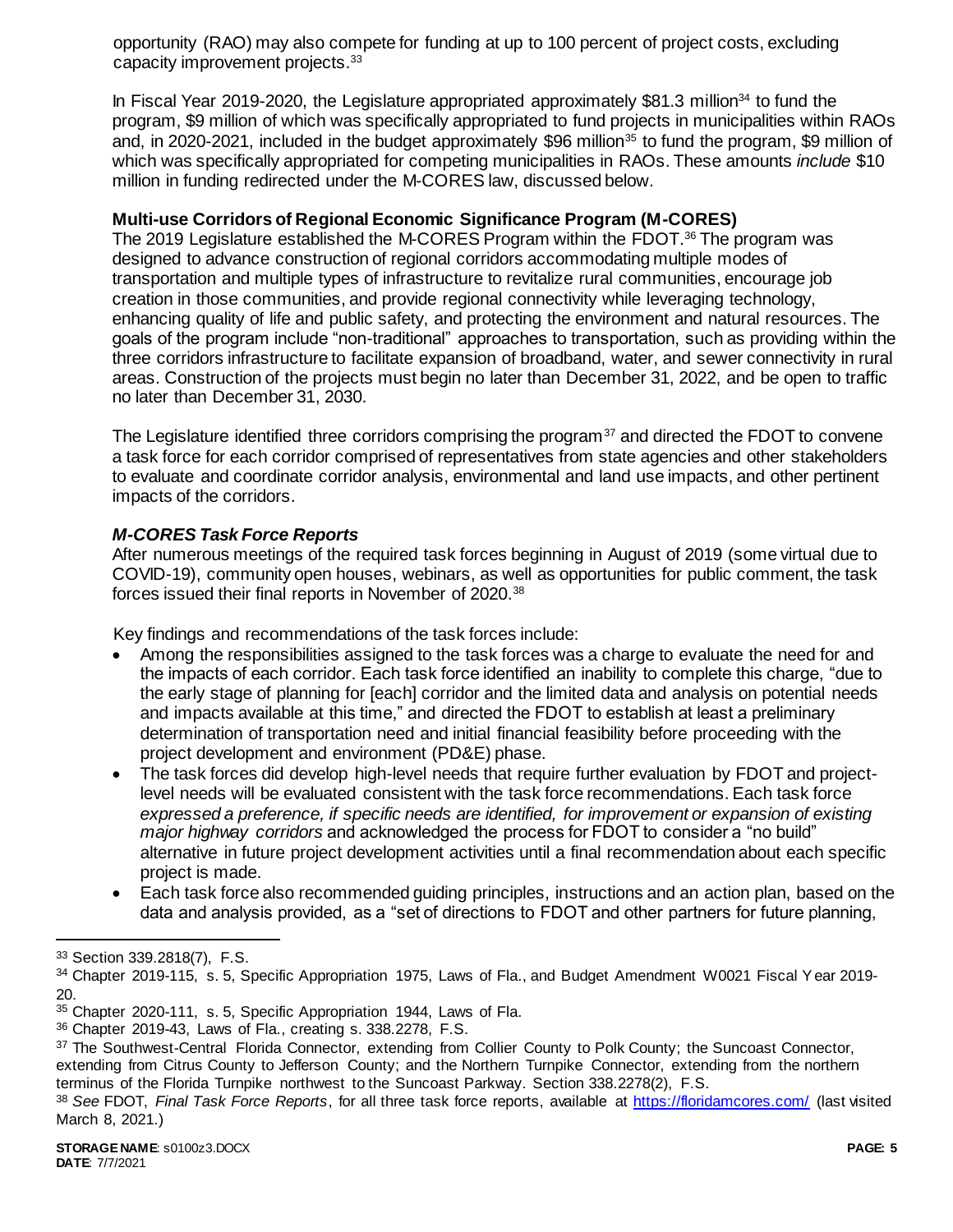project development, and implementation activities." Each report was submitted "with a qualifier that FDOT must still develop project-specific needs, environmental feasibility, and economic feasibility for future projects."

While the program has support from certain public officials and interested stakeholders, the public comments received by the FDOT in the course of task force deliberations revealed significant opposition to the M-CORES program. Following a public records request, a coalition of Florida-based organizations and businesses reportedly performed an analysis of 9,886 comments released by the FDOT, finding that 93 percent of the commenters oppose the toll roads.<sup>39</sup>

## **M-CORES Program (Section 3)**

### *Present Situation*

Section 338.2278, Florida Statutes, establishes the M-CORES Program within the FDOT. If projects in the corridors are determined to be economically and environmentally feasible and are consistent to the maximum extent feasible with the appropriate approved local government comprehensive plans, the projects will be included in the FDOT's tentative work program. Funding for M-CORES projects through turnpike revenue bonds, right-of-way and bridge construction bonds, the FDOT Financing Corporation, the use of public-private partnerships, or by any combination thereof is authorized. The FDOT is also authorized to accept donations of land for use as transportation rights-of-way or to secure or use transportation rights-of-way for such projects.

The 2019 legislation redirected a portion of motor vehicle license tax revenues from the General Revenue Fund to the STTF, with transfers from STTF to the General Revenue Fund in Fiscal Years 2019-2020 and 2020-21.<sup>40</sup> Beginning Fiscal Year 2021-2022 and thereafter, the General Revenue Fund receives no further transfers, and the estimated \$132 million is retained in the STTF.

The redirected motor vehicle license tax proceeds are directed to the M-CORES program; with additional funding for the SCRAP, the SCOP, and the Transportation Disadvantaged Trust Fund (TDTF);<sup>41</sup> and to the FDOT's workforce development program, as revised by the law. These funds are in addition to any other statutory funding allocations provided by law.

For the 2019-2020 fiscal year and annually thereafter, from the amounts retained in the STTF, the SCRAP, the SCOP, and the TDTF each receive \$10 million annually and the workforce development program receives \$2.5 million annually ending in the 2021-2022 fiscal year.

The funds allocated to the TDTF must be used to award competitive grants to community transportation coordinators and transportation network companies to provide cost-effective, door-to-door, on-demand, and scheduled transportation services (services that increase access to job training, employment, health care, and other life-sustaining services; that enhance regional connectivity and cross-county mobility; or that reduce difficulty in connecting to transportation hubs and from hubs to final destinations).

### *Effect of Proposed Changes*

<sup>39</sup> *See* MSN News, *Thousands of Public Comments Show Overwhelming Opposition to M-CORES Toll-Road Projects*, October 15, 2020, available at [https://www.msn.com/en-us/news/us/thousands-of-public-comments-show-overwhelming](https://www.msn.com/en-us/news/us/thousands-of-public-comments-show-overwhelming-opposition-to-m-cores-toll-road-projects/ar-BB1a7H1d)[opposition-to-m-cores-toll-road-projects/ar-BB1a7H1d](https://www.msn.com/en-us/news/us/thousands-of-public-comments-show-overwhelming-opposition-to-m-cores-toll-road-projects/ar-BB1a7H1d) (last visited March 8, 2021).

 $40$  The transfer in Fiscal Year 2019-2020 was \$65.7 million and the transfer for Fiscal Year 2020-2021 is estimated to be \$38.6 million.

<sup>41</sup> The Transportation Disadvantaged Program established in Part I of ch. 427, F.S., coordinates a network of local and state programs providing transportation services for elderly, disabled, and low-income citizens. The Commission for the Transportation Disadvantaged (CTD) is authorized to use moneys in the TDTF to subsidize a portion of a transportation disadvantaged person's non-sponsored (for example, not paid for by Medicaid) transportation costs.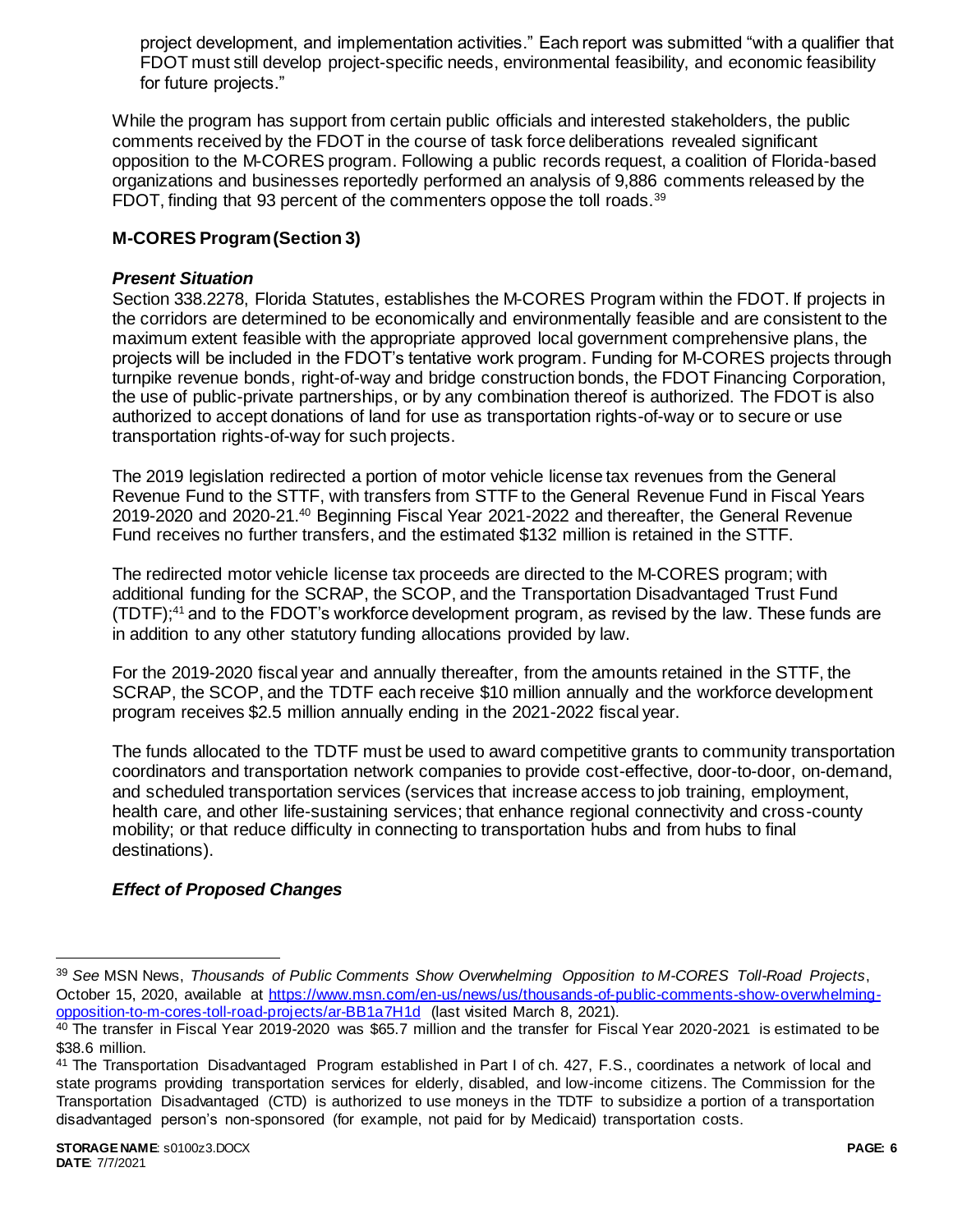**Section 3** of the bill repeals section 338.2278, Florida Statutes, related to the M-CORES program and the motor vehicle license tax proceeds directed to other programs. Beginning in Fiscal Year 2021-2022, the annual allocation to the M-CORES program, the additional annual allocations over current statutory funding for the SCRAP, the SCOP, and the TDTF, as well as the last year of funding for workforce development are repealed.

However, the increased revenues derived from redirecting portions of motor vehicle license taxes remain in the STTF under the bill.

## **Conforming Revisions (Sections 1-5 and 8)**

### *Effect of Proposed Changes*

**Section 1** repeals section 163.3168(4), Florida Statutes, to remove an M-CORES-related provision relating to local applications for technical assistance from the Department of Economic Opportunity (DEO). This provision currently requires the DEO to give preference to a county with a population of 200,000 or less, and to a municipality located within such a county, for assistance in determining whether the area in and around a proposed M-CORES interchange contains appropriate land uses and natural resource protections and for aid in developing or amending a local government's comprehensive plan to provide for such uses, protections, and intended benefits under the M-CORES program.

**Section 2** amends section 334.044(35), Florida Statutes, to remove the M-CORES-related revisions enacted in 2019 with respect to workforce development, including authorization for the FDOT to enter into contracts with consultants and non-profit entities for the provisions of workforce recruitment, training curriculum, and support services, and a requirement for a report the FDOT has already completed. Current funding for the program would expire on July 1, 2021, instead of continuing through the end of the 2021-2022 fiscal year. The FDOT's authorization for the workforce development program is not repealed, however. The FDOT may continue administration of the program to the extent that future funding resources are available.

**Section 4** repeals an M-CORES-related provision contained in section 338.236, Florida Statutes, relating to staging areas to be activated during a declared state of emergency on the turnpike system. That section currently requires the FDOT to give priority consideration to placement of such staging areas in counties with a population of 200,000 or less and in which an M-CORES corridor is located.

**Section 5** amends section 339.0801(2), Florida Statutes, to remove an M-CORES-related allocation and restore that subsection as it existed prior to enactment of the M-CORES program. This subsection currently provides \$35 million in annual funding to the FTE to be used in accordance with turnpike requirements and to the maximum extent feasible for feeder roads, structures, interchanges, and appurtenances to create or facilitate access to the existing turnpike system, and beginning in Fiscal Year 2022-2023 the funds must be used for similar access to M-CORES corridors.<sup>42</sup>

This statute is also amended under Section 6 of the bill at a future date.

**Section 8** repeals section 339.1373, Florida Statutes, relating to M-CORES-specific financing and planning requirements of the FDOT.

### **Arterial Highway Projects (Sections 6, 7, and 9-12)**

### *Present Situation*

The FDOT routinely manages and improves arterial roads to increase capacity and facilitate traffic throughput, while at the same time achieving the paramount goal of improving safety. The FDOT and

<sup>42</sup> The \$35 million is from increased revenues to the STTF due to changes enacted in 2012.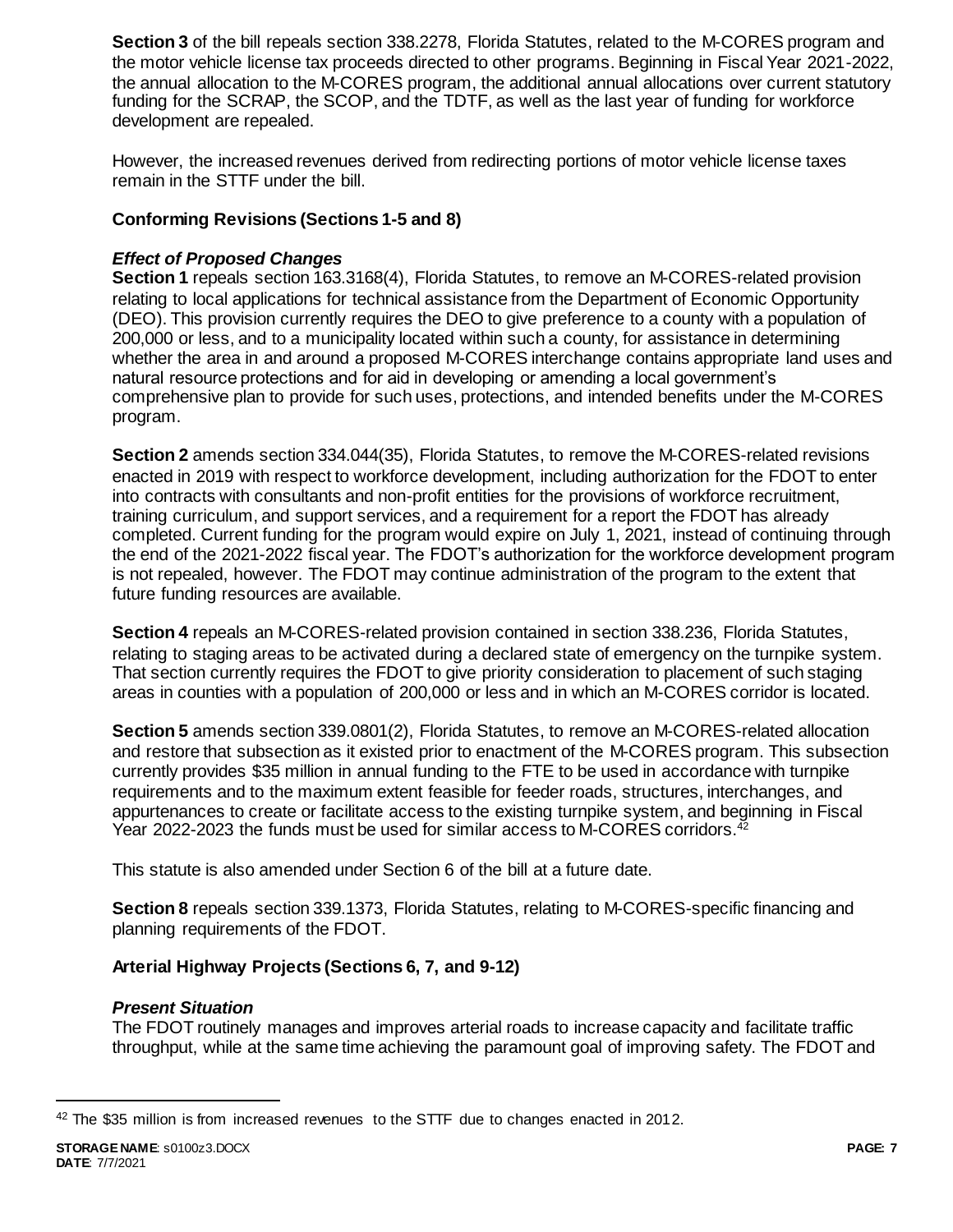the FTE are experienced in retrofitting transportation facilities with grade separations and adding new alignments for the same purposes.

An example of upgrades to existing arterial highways to maximize operational efficiency and safety is implementation of controlled access facilities. The FDOT's Access Control Classification System and Access Management Standards for roads on the State Highway System employs seven classes of controlled access facilities, beginning with Class 1 (limited access facilities providing for high speed and high volume traffic movements serving interstate, interregional, and intercity highways but which do not provide direct property connections).

According to the FDOT rule:

Access Classes 2 through 7 consist of controlled access facilities and are arranged from the most restrictive (Access Class 2) to the least restrictive (Access Class 7) class based on development. Generally the roadways serving areas without existing extensive development are classified in the upper portion of the range (Access Class 2, 3 and 4). Those roadways serving areas with existing moderate to extensive development are generally classified in the lower portion of the range (Access Class 5, 6 and 7). The access management standards for each access class are further determined by the posted speed limit.<sup>43</sup>

The rule appears to provide the FDOT the flexibility, based on engineering decisions, to employ the most appropriate type of upgrade to an existing arterial highway given its characteristics and the particular goal of a given project, such as congestion management.

### *Effect of Proposed Changes*

**Section 6**, effective July 1, 2023, amends section 339.0801, Florida Statutes, to repeal the annual transfer from the STTF to the Turnpike Enterprise of the \$35 million for feeder roads, etc. In effect, the annual \$35 million will remain in the STTF to be used annually for existing or planned strategic transportation projects, as required under current law.

**Section 7** creates section 339.0803, Florida Statutes, to allocate the increased motor vehicle license tax revenues to the STTF from the 2019 M-CORES law. The funds must be used to fund arterial highway projects identified by the FDOT under section 339.65, Florida Statutes, relating to the SIS, and may be used for controlled access facility projects specified in sections 339.66 and 339.67, Florida Statutes, created by the bill. The FDOT must prioritize use of existing facilities when upgrading arterial highways to limited or controlled access facilities, but the FDOT is not precluded from use of such funding for projects that enhance the capacity of an arterial highway. These funds are in addition to any other statutorily required funding allocations.

**Section 9** creates section 339.66, Florida Statutes, relating to upgrading arterial highways with controlled access facilities. The bill sets forth Legislative findings that provision and maintenance of safe, reliable, and predictably free-flowing facilities to support the movement of people and freight and to enhance hurricane evacuation efficiency is important; and that planning now for population growth and technology changes while prudently making timely improvements to address demand is in the best interest of the state.

The bill directs the FDOT, in coordination with the FTE, to evaluate existing or portions of existing roadways for development of specific controlled access facilities and include such projects as identified in the work program. The FDOT is authorized to upgrade roadways with targeted improvements, such as adding new tolled or non-tolled limited access alignments to manage congestion points and retrofitting existing roadway with tolled or non-tolled grade separations that provide alternatives to a

<sup>43</sup> Rule 14-97.003, F.A.C. The rule implements the FDOT's statutory duties with respect to regulation of access to the State Highway System, access permitting, and access management standards in ss. 335.182, 335.184, and 335.188, F.S.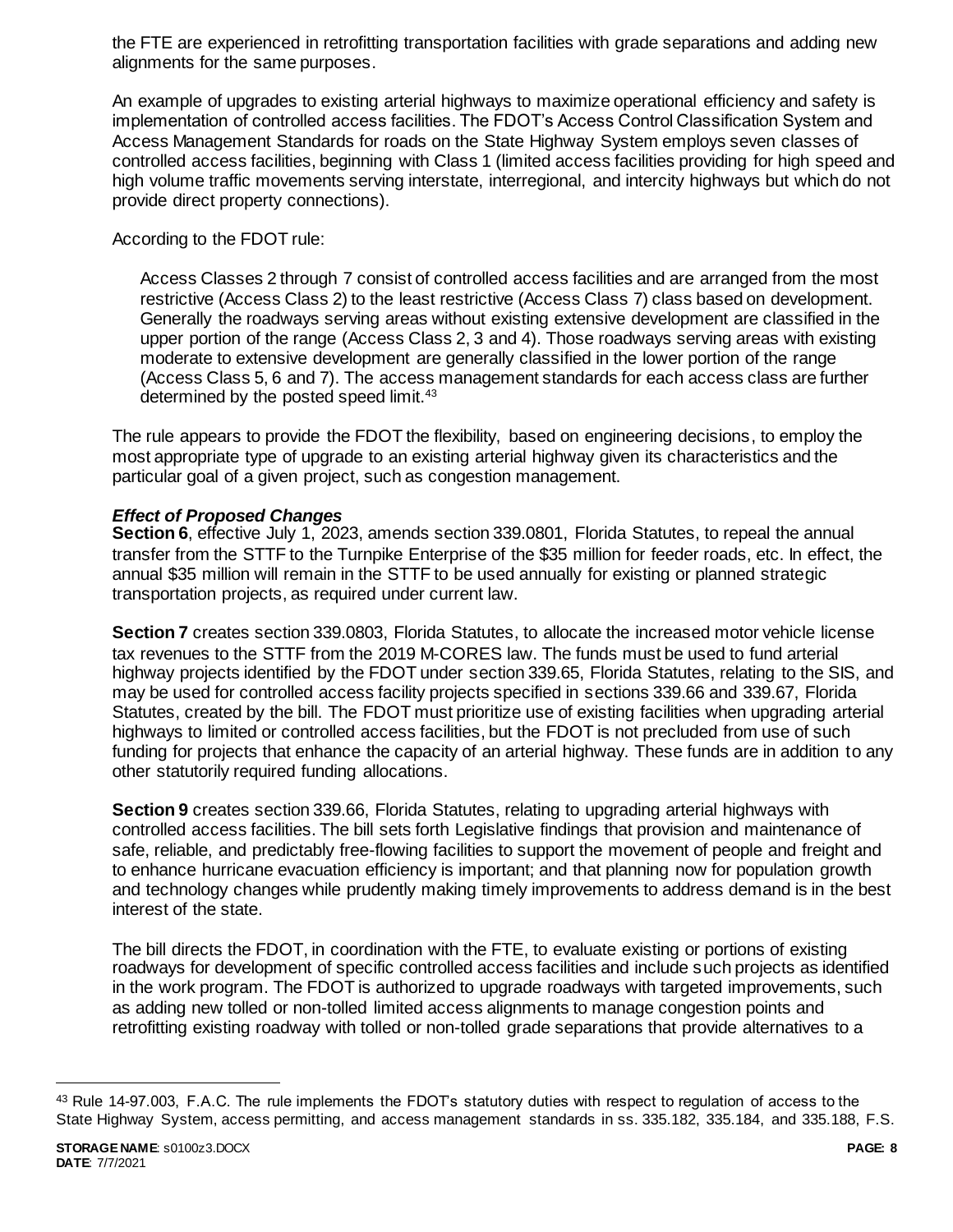signalized intersection for through traffic. Such improvements must enhance the economic prosperity and preserve the character of impacted communities.

The FDOT may *not* reduce any non-tolled general use lanes of an existing facility and *must*:

- Maintain existing access points to the roadway provided by designated streets, graded roads, or driveways, avoiding community impact.
- After construction is completed, provide property owners of land with no existing access the right to one access point and provide owners with more than one mile of roadway frontage along the facility with one access point for each mile owned.
- Locate any tolling points so that a non-tolled alternative exists for local traffic.

Under the bill, any portions of a controlled access facility to be tolled are approved turnpike projects that are part of the turnpike system, and a controlled-access portion of a roadway constructed under the new section of law is considered a SIS facility. All existing applicable requirements relating to FDOT or turnpike projects, including environmental review, also apply to any projects undertaken to upgrade the arterial roadways with controlled access facilities. Further, the FDOT and FTE must take into consideration the guidance and recommendations of any previous studies or reports relevant to the projects, including previous task force reports.<sup>44</sup>

The bill also requires the FDOT to consider innovative concepts to combine right-of-way acquisition with the acquisition of lands or easements to facilitate environmental mitigation or ecosystem, wildlife habitat, or water quality protection or restoration. Further, to the greatest extent practical, the FDOT must design roadway alignments, project alignment, and any interchange locations so that project rights-of-way are not located within conservation lands acquired under the Florida Preservation 2000 Act<sup>45</sup> and the Florida Forever Act.<sup>46</sup>

Lastly, the bill authorizes project funding through turnpike revenue bonds, right-of-way and bridge construction bonds, the FDOT Financing Corporation, the use of public-private partnerships, or by any combination thereof, as applicable. However, project construction is not eligible for funding until completion of 30 percent of the design phase, except for projects that are under construction or for which project alignment has been determined. The FDOT is also authorized to accept donations of land for use as transportation rights-of-way or to secure or use transportation rights-of-way for such projects.

To the extent legally available, any toll revenues from the turnpike system not required for payment of principal, interest, reserves, and other required deposits for bonds; costs of operations and maintenance; other contractual obligations; or system improvement project costs must be used to repay to the STTF advances made from that fund. In accordance with existing authority, the Division of Bond finance is authorized to issue right-of-way and bridge construction bonds, turnpike revenue bonds, and FDOT financing corporation bonds to finance controlled access facilities as provided in the State Bond Act.

**Section 10** creates section 339.67, Florida Statutes, relating to U.S. 19 controlled access facilities. The bill directs the FDOT to develop and include in the work program, construction of controlled access facilities necessary to achieve free flow of traffic on U.S. 19, beginning at the terminus of the Suncoast Parkway 2 Phase 3 north predominantly along U.S. 19 to a logical terminus on I-10 in Madison County. The bill deems the project as a SIS facility, which must be developed using existing or portions of existing roadway to ensure the free flow of traffic by improvements. The FDOT must develop the project no later than December 31, 2035.

<sup>44</sup> The bill also applies this requirement to ss. 339.67 and 339.68, F.S., created by the bill related to relating to U.S. 19 controlled access facilities and relating to U.S. 19 controlled access facilities, respectively.

<sup>45</sup> Section 259.101, F.S.

<sup>46</sup> Section 259.105, F.S.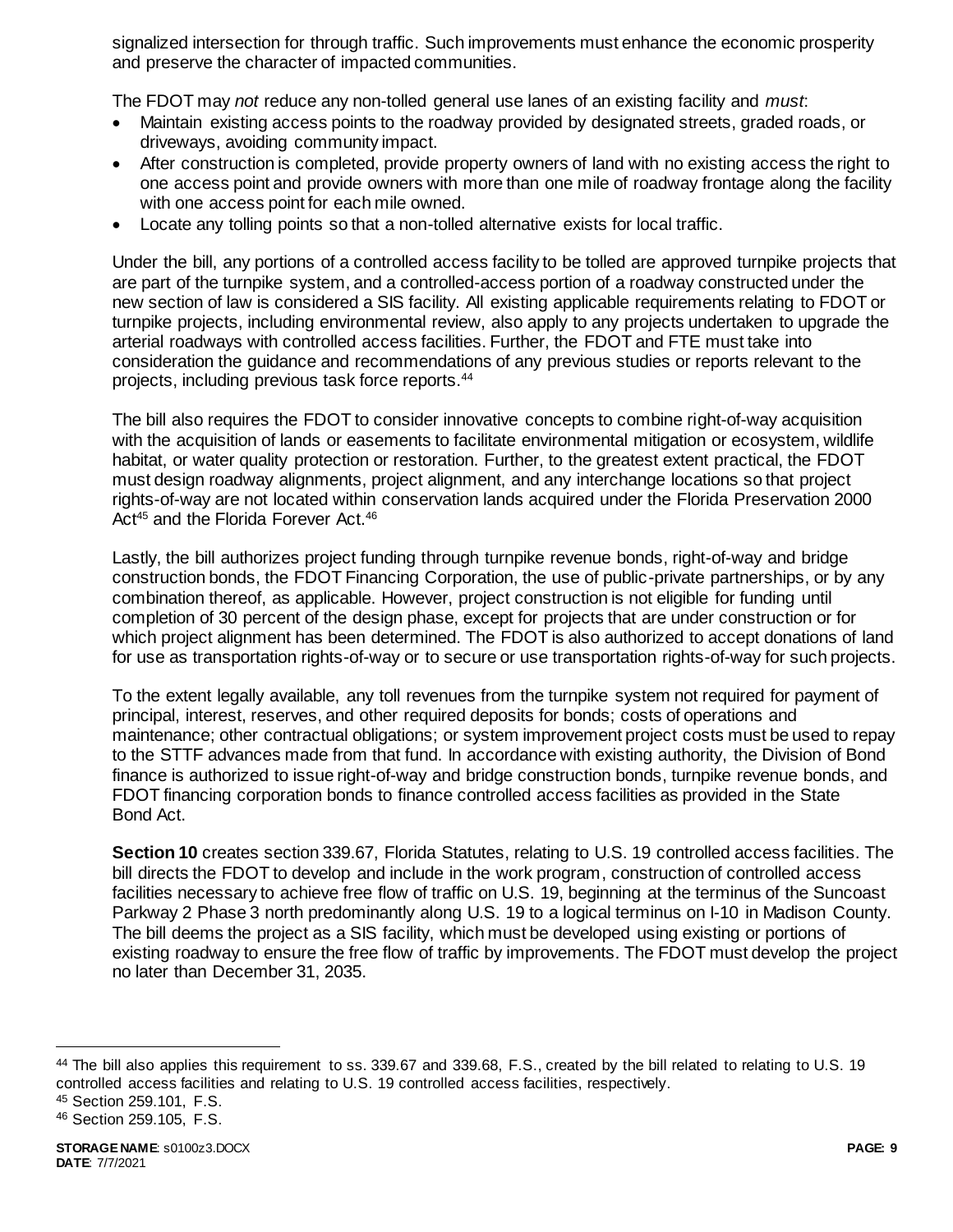**Section 11** creates section 339.68, Florida Statutes, relating to arterial rural highway projects. The bill directs the FDOT to identify and include in the work program projects to increase capacity by widening existing two-lane arterial rural roads to four lanes. To be included in a program project, the road must be classified as an arterial rural road and truck traffic using the road must amount to at least 15 percent of all such traffic, as determined by the FDOT. The bill directs the FDOT to fund at least \$20 million annually for such projects.

**Section 12** directs the FDOT to begin the PD&E phase of the extension of the Florida Turnpike from its northerly terminus in Wildwood to a logical and appropriate terminus determined by the FDOT. FDOT is required to submit a status report to the Governor, the President of the Senate, and the Speaker of the House of Representatives summarizing the result of the PD&E phase, including consideration of project configuration, alignment, cost, and schedule, by December 31, 2022. The bill does not authorize construction of the extension.

# **II. FISCAL ANALYSIS & ECONOMIC IMPACT STATEMENT**

- A. FISCAL IMPACT ON STATE GOVERNMENT:
	- 1. Revenues:

None.

2. Expenditures:

See Fiscal Comments.

- B. FISCAL IMPACT ON LOCAL GOVERNMENTS:
	- 1. Revenues:

None.

2. Expenditures:

None.

C. DIRECT ECONOMIC IMPACT ON PRIVATE SECTOR:

None.

D. FISCAL COMMENTS:

The bill does not change the collection of motor vehicle license tax revenues, nor the amount of revenue distributed to the STTF, but rather changes the authorized uses of these revenues within the trust fund. The bill repeals the funding for the M-CORES program, the workforce development program, and the additional funds dedicated to the SCRAP, the SCOP, and the TDTF. Instead, these revenues will be used for arterial roads in the SIS.

The bill repeals the future change in use of \$35 million of funds transferred to the FTE to conform to the repeal of the M-CORES law, and on July 1, 2023, the bill repeals the transfer of those funds to the FTE. Instead, the funds will be retained in the STTF. Any impact to FTE programming is mitigated by the delayed effective date of the elimination of the transfer.

The impact to the 5-year Work Program is expected to be minimal. The funds remain in the STTF for use by the FDOT on arterial roads in the SIS. The bill does require the FDOT to incorporate projects